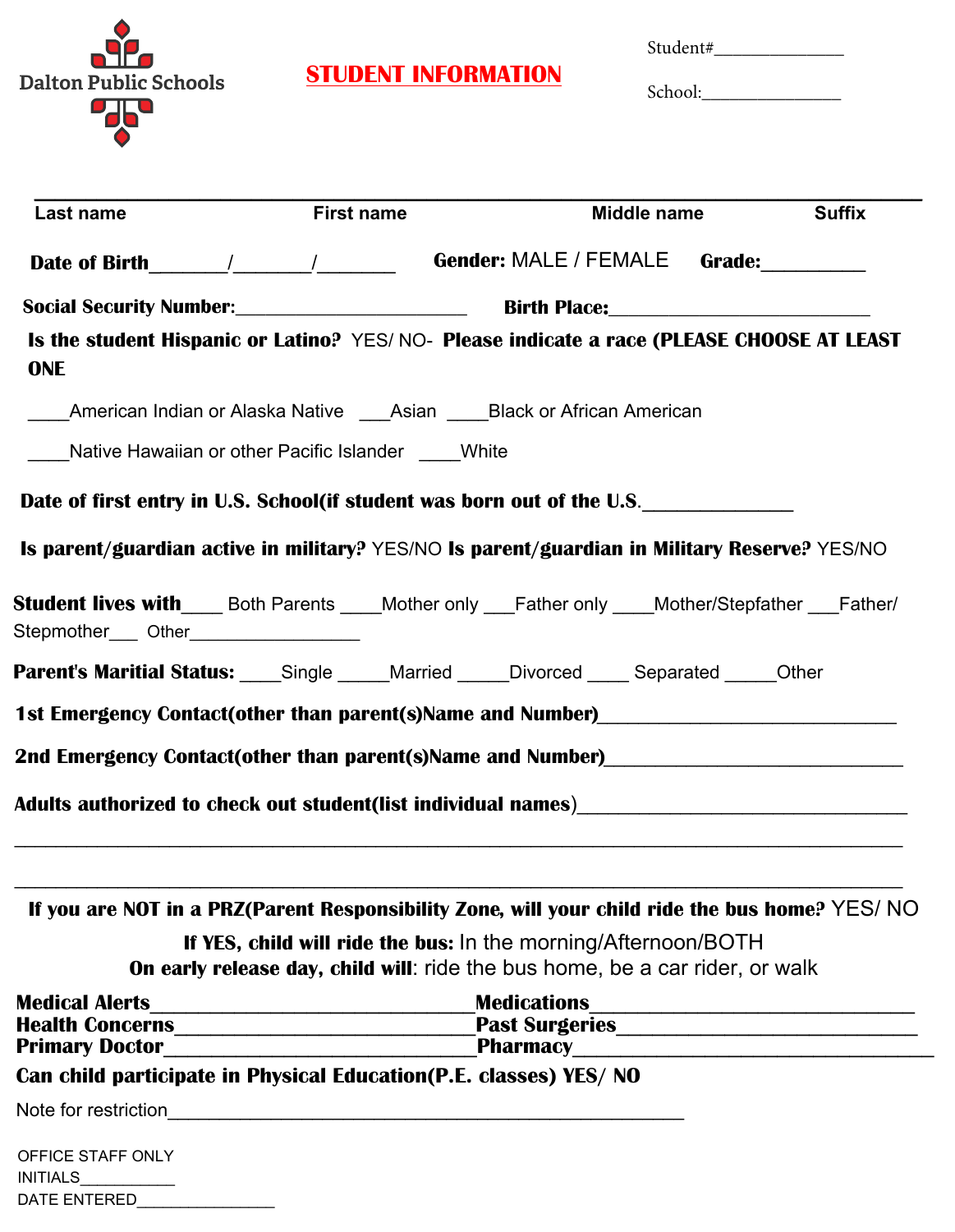

**INFORMACIÓN DEL ESTUDIANTE**

**Student#\_\_\_\_\_\_\_\_\_\_\_\_**

**School\_\_\_\_\_\_\_\_\_\_\_\_\_\_**

| <b>Apellido</b>                                             | <b>Primero Nombre</b> | <b>Segundo Nombre</b>                                                                                                                                                     | <b>Sufijo</b> |
|-------------------------------------------------------------|-----------------------|---------------------------------------------------------------------------------------------------------------------------------------------------------------------------|---------------|
|                                                             |                       | Fecha De Nacimiento _______/________/_______________Genero: Hombre o Mujer Grado:___________                                                                              |               |
|                                                             |                       |                                                                                                                                                                           |               |
| <b>EE.UU.)</b>                                              |                       | Fecha de la primera entrada a una escuela de los EE.UU.(Si el estudiante nació fuera de los                                                                               |               |
|                                                             |                       | ¿Esta el padre/tutor activo con el ejercito? SI /NO Esta padre/tutor en la Reserva Militar? SI/ NO                                                                        |               |
|                                                             |                       | Si contesto que SI, círcule: Implementado, No Implementado, Retirado, o Descargardo                                                                                       |               |
| _Papa/ Madrasta ______Tutor Legal ______Otro                |                       | El estudiante vive con ___Ambos Padres ____Mama solamente ____Papa Solamente ____ Mama/Padrasto                                                                           |               |
|                                                             |                       | <b>Estado civil de los padres</b> Solteros Casados Divorciados Separados Otro                                                                                             |               |
|                                                             |                       | Contacto de emergencia(aparte de los padres)(NombreyNumero) ____________________                                                                                          |               |
|                                                             |                       | Contacto de emergencia(aparte de los padres)(Nombre y Numero)__________________________                                                                                   |               |
|                                                             |                       |                                                                                                                                                                           |               |
|                                                             |                       |                                                                                                                                                                           |               |
|                                                             |                       | Si no es PRZ (zona de responsabilidad de los padres), ¿viajará su hijo en el autobús? SI/NO                                                                               |               |
|                                                             |                       | Si contesto SI, mi hijo/a viajará en el autobús: mañana / tarde / AMBOS<br>En el dia de salida temprano, mi hijo/a: va ser recogido por carro, ir en autobus, o caminar a |               |
|                                                             |                       | casa                                                                                                                                                                      |               |
|                                                             |                       | Alertas Medicas_________________________________Medicamentos____________________                                                                                          |               |
|                                                             |                       | Problemas de Salud________________________Cirugías previas______________________                                                                                          |               |
|                                                             |                       |                                                                                                                                                                           |               |
| ¿Puede el estudiante participar en Educación Física? SI/ NO |                       |                                                                                                                                                                           |               |
|                                                             |                       |                                                                                                                                                                           |               |
| OFFICE STAFF ONLY                                           |                       |                                                                                                                                                                           |               |
| <b>INITIALS</b>                                             |                       |                                                                                                                                                                           |               |
|                                                             |                       |                                                                                                                                                                           |               |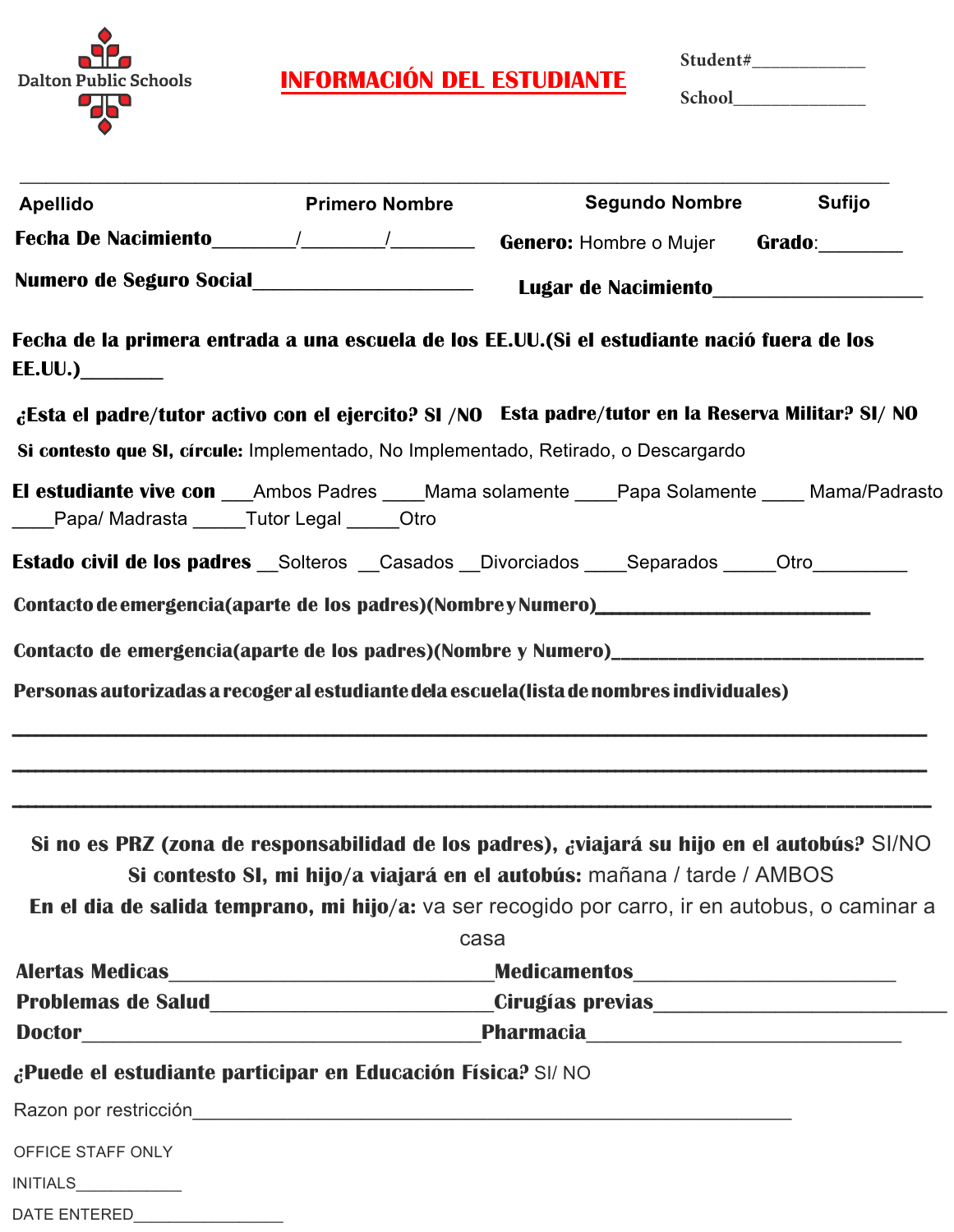# **Additional Information**

**Do your religious beliefs affect the student from receiving medical attention?** YES / NO

**Do your religious beliefs prevent the child from saluting the flag of the United States?** YES/ NO

# **Enrollment History**

|                                                                                                                                                                                                                                | Has the student previously attended another Georgia School? YES/ NO   |                                                                                                                                                                                                                                                                                                                                                                                                                                                                                                                                                                                                                                                      |  |  |  |
|--------------------------------------------------------------------------------------------------------------------------------------------------------------------------------------------------------------------------------|-----------------------------------------------------------------------|------------------------------------------------------------------------------------------------------------------------------------------------------------------------------------------------------------------------------------------------------------------------------------------------------------------------------------------------------------------------------------------------------------------------------------------------------------------------------------------------------------------------------------------------------------------------------------------------------------------------------------------------------|--|--|--|
|                                                                                                                                                                                                                                |                                                                       |                                                                                                                                                                                                                                                                                                                                                                                                                                                                                                                                                                                                                                                      |  |  |  |
|                                                                                                                                                                                                                                | Please list the last three schools the student has attended:          |                                                                                                                                                                                                                                                                                                                                                                                                                                                                                                                                                                                                                                                      |  |  |  |
| <b>School Name</b>                                                                                                                                                                                                             | City/State                                                            | <b>Years Attended</b>                                                                                                                                                                                                                                                                                                                                                                                                                                                                                                                                                                                                                                |  |  |  |
|                                                                                                                                                                                                                                |                                                                       |                                                                                                                                                                                                                                                                                                                                                                                                                                                                                                                                                                                                                                                      |  |  |  |
|                                                                                                                                                                                                                                | Speech, ESOL, Gifted, EIP/IEP, SST/504, ETC? YES/NO                   | Is the student CURRENTLY participating in any special programs, such as Special Education,                                                                                                                                                                                                                                                                                                                                                                                                                                                                                                                                                           |  |  |  |
|                                                                                                                                                                                                                                | Speech, ESOL, Gifted, EIP/IEP, SST/504, ETC? YES/NO<br>If yes, please | Has the student PREVIOUSLY participated in any special programs, such as Special Education,                                                                                                                                                                                                                                                                                                                                                                                                                                                                                                                                                          |  |  |  |
|                                                                                                                                                                                                                                |                                                                       | specify experience and the contract of the contract of the contract of the contract of the contract of the contract of the contract of the contract of the contract of the contract of the contract of the contract of the con                                                                                                                                                                                                                                                                                                                                                                                                                       |  |  |  |
|                                                                                                                                                                                                                                | If yes, please                                                        | Is the student currently SUSPENDED/EXPELLED from another public or private school? YES/NO                                                                                                                                                                                                                                                                                                                                                                                                                                                                                                                                                            |  |  |  |
|                                                                                                                                                                                                                                | best of my knowledge. MITIALS                                         | I am authorized to enroll this student and understand that in compliance with OCGA 20-2-780 that<br>having enrolled the student; I am the only person who can withdraw the student, unless a court order<br>applies. I understand that it is against the law to lie or falsify on a legal document and that I may be<br>prosecuted, held criminally liable, and punished by a fine of not more than \$1,000 or by imprisonment<br>for not less than one or five years, or both, if I am found guilty of false swearing pursuant to O.C.G.A<br>16-10-71. I hereby certify that all the information contained on this form is true and accurate to the |  |  |  |
|                                                                                                                                                                                                                                |                                                                       |                                                                                                                                                                                                                                                                                                                                                                                                                                                                                                                                                                                                                                                      |  |  |  |
| Date Registered: National Property of the Contract of the Contract of the Contract of the Contract of the Contract of the Contract of the Contract of the Contract of the Contract of the Contract of the Contract of the Cont |                                                                       |                                                                                                                                                                                                                                                                                                                                                                                                                                                                                                                                                                                                                                                      |  |  |  |
|                                                                                                                                                                                                                                |                                                                       |                                                                                                                                                                                                                                                                                                                                                                                                                                                                                                                                                                                                                                                      |  |  |  |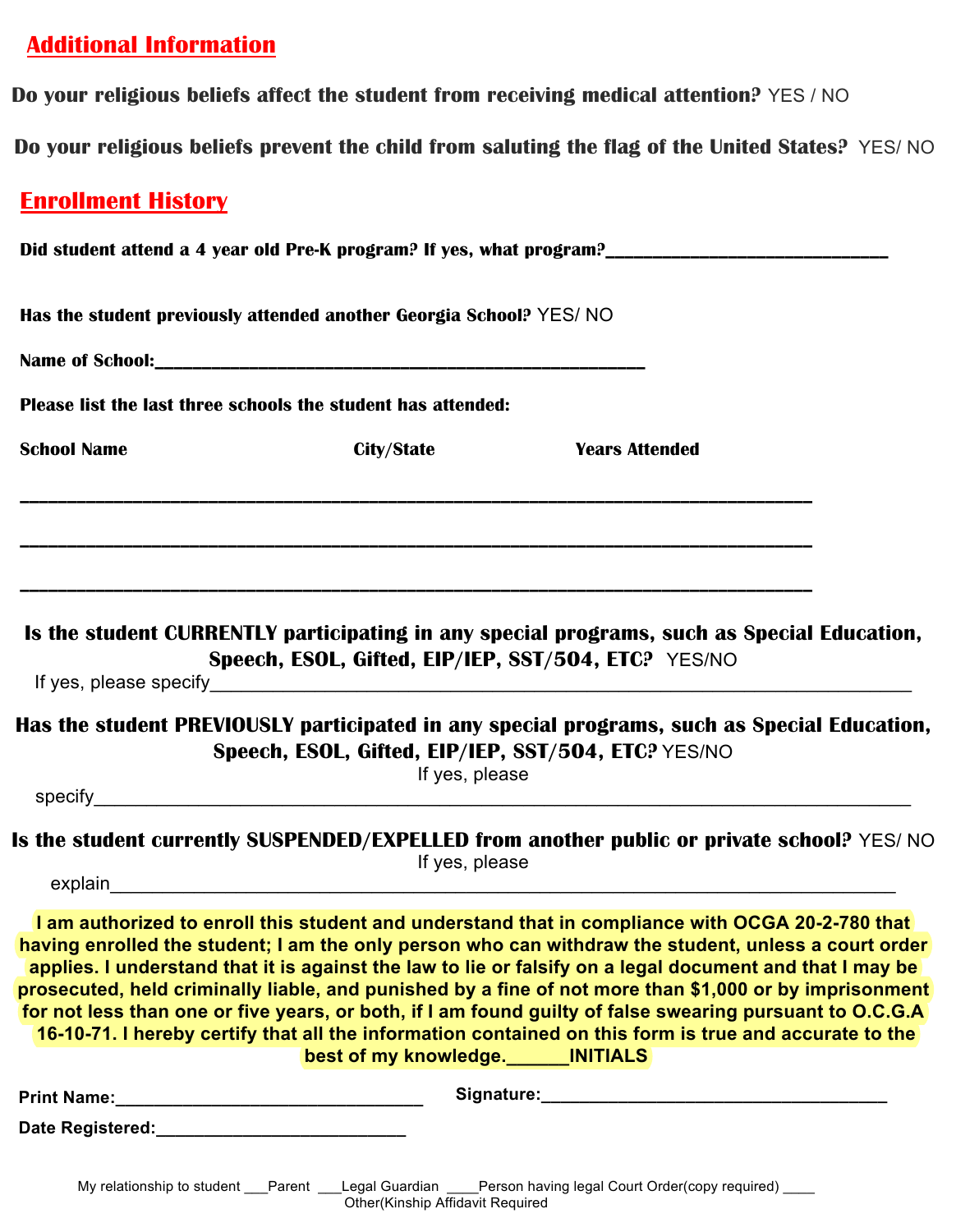## **Información Adicional**

**¿Sus creencias religiosas afectan al estudiante para que no reciba atención médica?** SI/ NO

**¿Sus creencias religiosas impiden que el niño salude la bandera de los Estados Unidos?** SI/ NO

## **Historial de inscripciones**

**¿Asistió el estudiante a un programa de prekínder de 4 años? Si es así, ¿qué programa?** SI / NO

**¿El estudiante ha asistido anteriormente a otra escuela de Georgia?** SI /NO **Nombre de Escuela:\_\_\_\_\_\_\_\_\_\_\_\_\_\_\_\_\_\_\_\_\_\_\_\_\_\_\_\_\_\_\_\_\_\_\_\_\_\_\_\_\_\_\_\_\_\_\_\_\_\_\_\_**

**Porfavor liste las últimas tres escuelas que el estuidante asistió**

| Nombre de escuela | <b>Cuidad/Estado</b> | Años que asistió |  |  |
|-------------------|----------------------|------------------|--|--|
|                   |                      |                  |  |  |
|                   |                      |                  |  |  |

**¿Está el estudiante participando ACTUALMENTE en algún programa especial como: Educación Especial, clases de habla, ESOL, IEP/EIP, SST/504, ETC?** SI / NO

**¿El estudiante ha participado ANTERIORMENTE en programas especiales como: Educación Especial, por emplejo clases de alto nivel, clases de habla, ESOL, IEP/EIP,SST,504, ETC?** SI / NO

**¿El estudiante está actualmente SUSPENDIDO / EXPULSADO de otra escuela pública o privada?**  SI/ NO

**Yo estoy autorizado(a) para matricular a este estudiante, y entiendo que en conforme a la ley OCGA 20-2-780 que al haber matriculado al estudiante, soy la unica persona que puede dar al estudiante de baja, al menos que una orden de corte se aplique. Comprendo que es contrala leymentir o falsificar en un documento legal y que puedo ser procesado y ser criminalmente responsable y condenado a una multa de mas de \$1,000.00 o por encarcelamiento por o menos de uno o ni mas de cinco años, o ambos, si soy declarado culpable de pretérito a O.C.G.A 16-10-71. El suscrito certifica que la informacion contendia en este formularo es cierta y correcta al mejor de mi conocimiento\_\_\_\_\_\_INICIALES**

| Nombre(letras legibles)                                                       | Firma    |  |  |  |
|-------------------------------------------------------------------------------|----------|--|--|--|
| Fecha de matriculación                                                        |          |  |  |  |
| Mi relación con el estudiante es: Madre/Padre Tutor Legal Persona con mandato | judicial |  |  |  |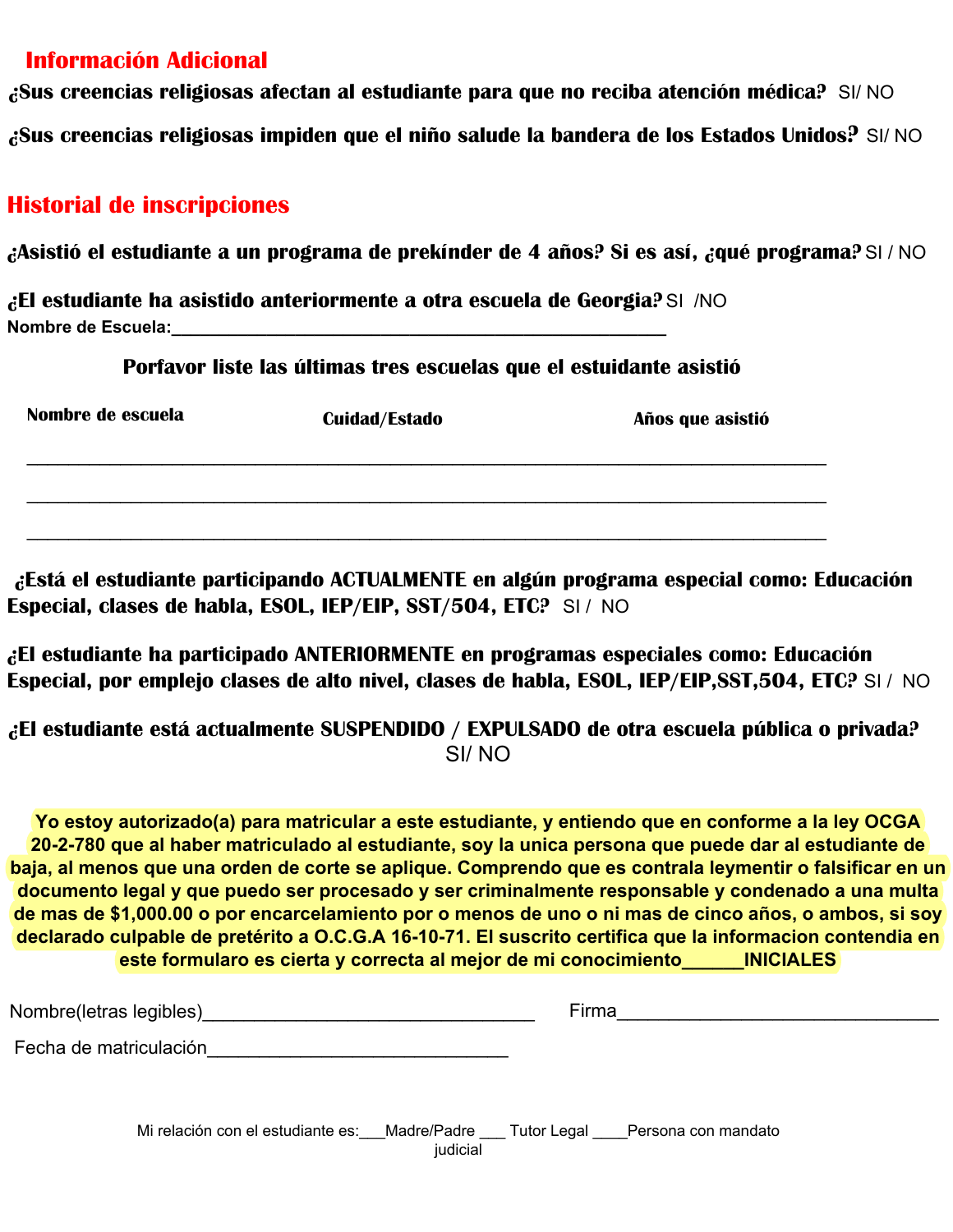# **Household Information Sheet**

| <b>Primary Physical Address:</b>          |                                                                       |  |
|-------------------------------------------|-----------------------------------------------------------------------|--|
|                                           |                                                                       |  |
|                                           |                                                                       |  |
| <b>Secondary Address (If Applicable):</b> |                                                                       |  |
|                                           |                                                                       |  |
|                                           |                                                                       |  |
| <b>Mailing Address (if different)</b>     |                                                                       |  |
|                                           |                                                                       |  |
|                                           |                                                                       |  |
|                                           | Mother/Female Guardian____________________________                    |  |
|                                           | Does this person live with student at his/her primary address? YES/NO |  |
|                                           |                                                                       |  |
|                                           | Does this person live with student at his/her primary address? YES/NO |  |

### **Phone Messenger Preferences**

You can receive messages/alerts from the Dalton Public School's messenger service through telephone, email, and text messages regarding events and news at your child's school. Messages are grouped according to their content and urgency. You can also select the type of messages you would like to be notified about.

**\_\_\_\_\_\_\_\_\_\_\_\_\_\_\_\_\_\_\_\_\_\_\_\_\_\_\_\_\_\_\_\_\_\_\_\_\_\_\_\_\_\_\_\_\_\_\_\_\_\_\_\_\_\_\_\_\_\_\_\_\_\_\_\_\_\_\_\_\_\_\_\_\_\_\_\_\_\_\_\_\_\_\_\_\_\_\_\_\_\_\_\_\_\_\_\_\_ \_\_\_\_\_\_\_\_\_\_\_\_\_\_\_\_\_\_\_\_\_\_\_\_\_\_\_\_\_\_\_\_\_\_\_\_\_\_\_\_\_\_\_\_\_\_\_\_\_\_\_\_\_\_\_\_\_\_\_\_\_\_\_\_\_\_\_\_\_\_\_\_\_\_\_\_\_\_\_\_\_\_\_\_\_\_\_\_\_\_\_\_\_\_\_\_\_**

**GENERAL NOTIFICATION** consists of notices regarding upcoming school events, PTA meetings, fundraisers, and etc. **HIGH PRIORITY** consists of school closing, delays, or early dismissal due to weather or emergency situations.

Text messages can be sent to your cellphone when it is a **HIGH PRIORITY** alert.*(Note: ALL rates and fees with your cellphone provider will apply according to the terms and conditions of your carrier agreement)*

| ____ High Priority _____ General ____Text     |
|-----------------------------------------------|
| ____ High Priority _____ General ____ Text    |
|                                               |
| ____ High Priority ____ General ____ Text     |
| ____ High Priority _____ General ____Text     |
| _____ High Priority ______ General _____ Text |
|                                               |
| ____ High Priority ____ General ____ Text     |

*I would like my telephone and email messages in ENGLISH SPANISH*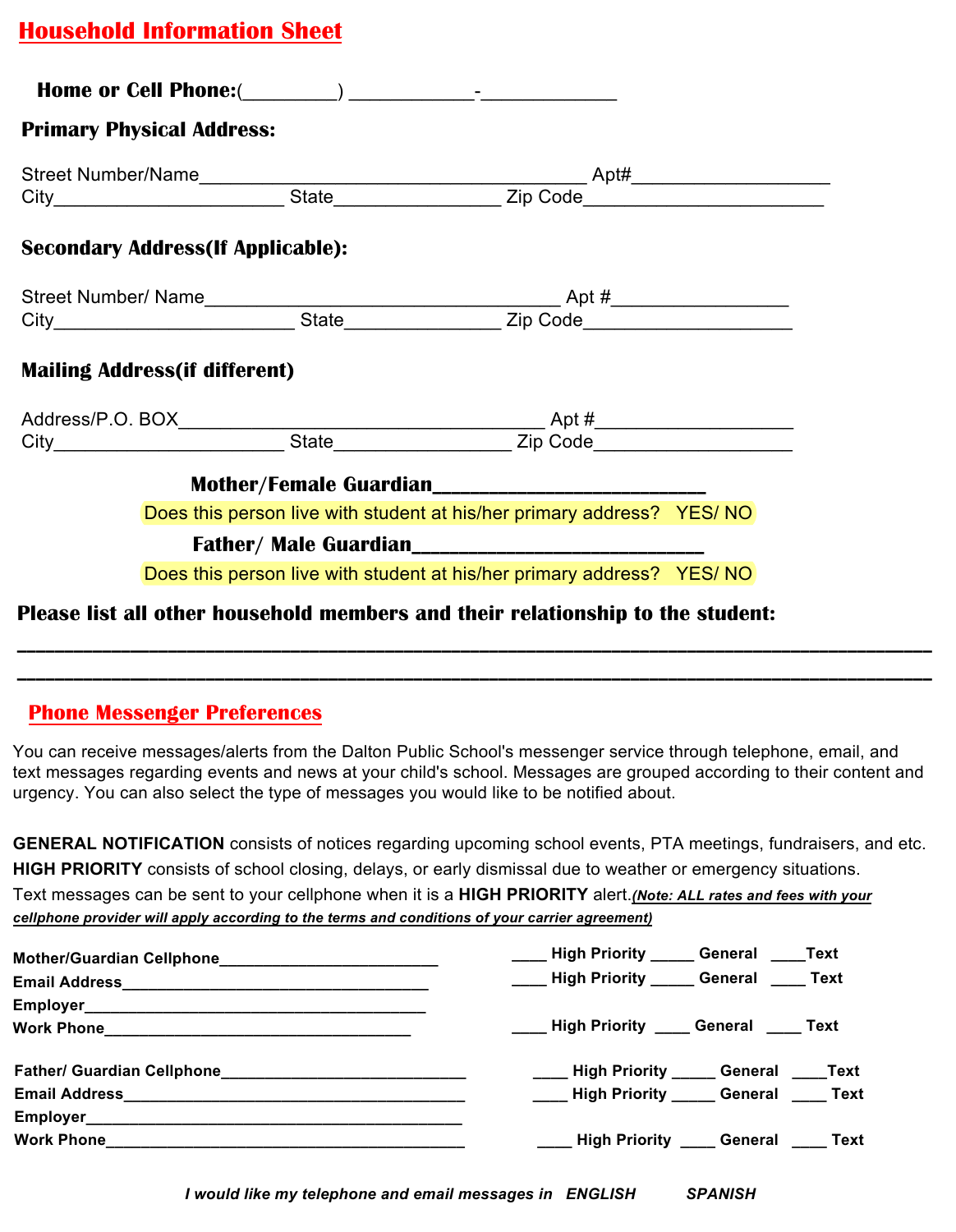# **INFORMACIÓN DE HOGAR**

| Dirección Física: |                                                                                               |  |  |  |  |
|-------------------|-----------------------------------------------------------------------------------------------|--|--|--|--|
|                   |                                                                                               |  |  |  |  |
|                   |                                                                                               |  |  |  |  |
|                   | Hogar secundario(si corresponde):                                                             |  |  |  |  |
|                   |                                                                                               |  |  |  |  |
|                   |                                                                                               |  |  |  |  |
|                   |                                                                                               |  |  |  |  |
|                   | Dirreción de Envío(si es diferente a su domicilio)                                            |  |  |  |  |
|                   |                                                                                               |  |  |  |  |
|                   |                                                                                               |  |  |  |  |
|                   | ¿Esta persona vive en casa con el estudiante? SI / NO                                         |  |  |  |  |
|                   |                                                                                               |  |  |  |  |
|                   | ¿Esta persona vive en casa con el estudiante? SI / NO                                         |  |  |  |  |
|                   | Por favor nombre cualquier otra persona que vive en este hogar y la relación que tiene con el |  |  |  |  |
| estudiante:       |                                                                                               |  |  |  |  |
|                   |                                                                                               |  |  |  |  |
|                   |                                                                                               |  |  |  |  |
|                   |                                                                                               |  |  |  |  |
|                   | Preferencias de Mensajes de Teléfono                                                          |  |  |  |  |

Usted puede recibir alertas y mensajes por teléfono, correo electrónico, o mensajes de texto, sobre eventos y noticias de la escuela de su hijo(a) por parte del servicio de las Escuelas Publicas de Dalton. Los mensajes son agrupados dependiendo de su contenido y urgencia. Usted puede selecionar el tipo de mensajes que desea recibir.

**INFORMACIÓN GENERAL**: consiste de noticias sobre eventos, juntas, funciones para recaudar fondos. **ALTA PRIORIDAD**: consiste de noticias sobre cancelaciones, retrasos, o salida temprana de clases por cause de emergencia o mal tiempo.

Mensajes de texto pueden ser enviados a su celular cuando sean de alta priodidad. (*Nota: Se aplicaran cargos y tarifas de*

*mensajes segün sea su plan de teléfono celular)*

| Madre/tutora        |                |         |       |
|---------------------|----------------|---------|-------|
| Tel de Celular      | Alta Prioridad | General | Texto |
| Correo electrónico  | Alta Prioridad | General | Texto |
| Lugar de empresa    |                |         |       |
| Tel de trabajo      | Alta Prioridad | General | Texto |
| Padre/tutor         |                |         |       |
| Tel de celular      | Alta Prioridad | General | Texto |
| Correro electrónico | Alta Prioridad | General | Texto |
| Lugar de empresa    |                |         |       |
| Tel de trabajo      | Alta Prioridad | General | Texto |

*Deseo recibir mensajes de teléfono y correo electronico en INGLES ESPAÑOL*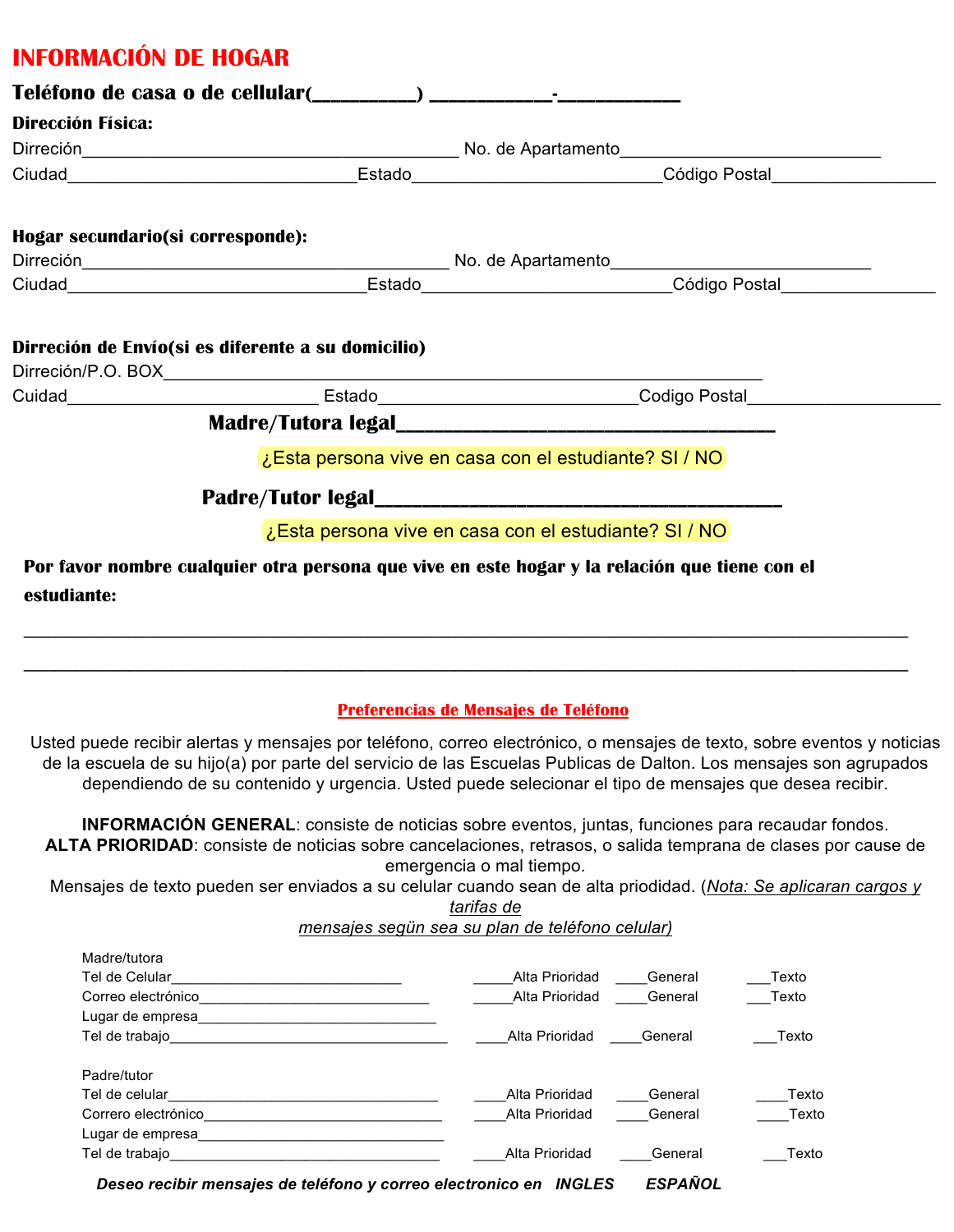# **Georgia Department of Education ESOL & Title III Unit Required Home Language Survey**

\_\_\_\_\_\_\_\_\_\_\_\_\_\_\_\_\_\_\_\_\_\_\_\_\_\_\_\_\_\_\_\_\_\_\_\_\_\_\_\_\_\_\_\_\_\_\_\_\_\_\_\_\_\_\_\_\_\_\_\_\_\_\_\_\_\_\_\_\_



## **Dear Parent/Guardian:**

In order to provide your child with the best possible education, we need to determine how well he/she speaks and understands English. This survey assists school personnel in deciding whether your child **MAY** be a candidate for additional English Language support. Final qualification for language support is based on the results of an English language assessment. Thank you.

### **Student Name(required information)**

### **Language Background(required information):**

- 1. Which language does your child BEST understand and speak?
- 2. Which language does your child MOST frequently speak at home?
- 3. Which language do adults in your home FREQUENTLY use when speaking with your child?

\_\_\_\_\_\_\_\_\_\_\_\_\_\_\_\_\_\_\_\_\_\_\_\_\_\_\_\_\_\_\_\_\_\_\_\_\_\_\_\_\_\_\_\_\_\_\_\_\_\_\_\_\_\_\_\_\_\_\_\_\_\_\_\_\_\_\_\_\_\_\_\_

\_\_\_\_\_\_\_\_\_\_\_\_\_\_\_\_\_\_\_\_\_\_\_\_\_\_\_\_\_\_\_\_\_\_\_\_\_\_\_\_\_\_\_\_\_\_\_\_\_\_\_\_\_\_\_\_\_\_\_\_\_\_\_\_\_\_\_\_\_\_\_\_

 $\overline{\phantom{a}}$  , and the contract of the contract of the contract of the contract of the contract of the contract of the contract of the contract of the contract of the contract of the contract of the contract of the contrac

\_\_\_\_\_\_\_\_\_\_\_\_\_\_\_\_\_\_\_\_\_\_\_\_\_\_\_\_\_\_\_\_\_\_\_\_\_\_\_\_\_\_\_\_\_\_\_\_\_\_\_\_\_\_\_\_\_\_\_\_\_\_\_\_\_\_\_

\_\_\_\_\_\_\_\_\_\_\_\_\_\_\_\_\_\_\_\_\_\_\_\_\_\_\_\_\_\_\_\_\_\_\_\_\_\_\_\_\_\_\_\_\_\_\_\_\_\_\_\_\_\_\_\_\_\_\_\_\_\_\_\_\_\_

### **Language for School Communication(not required):**

4. In which language would you prefer to receive all school information?

**Signature of Parent/Guardian Date**

**Georgia Department of Education Richard Woods, Georgia's School Superintendent July 1, 2017 All Rights Reserved**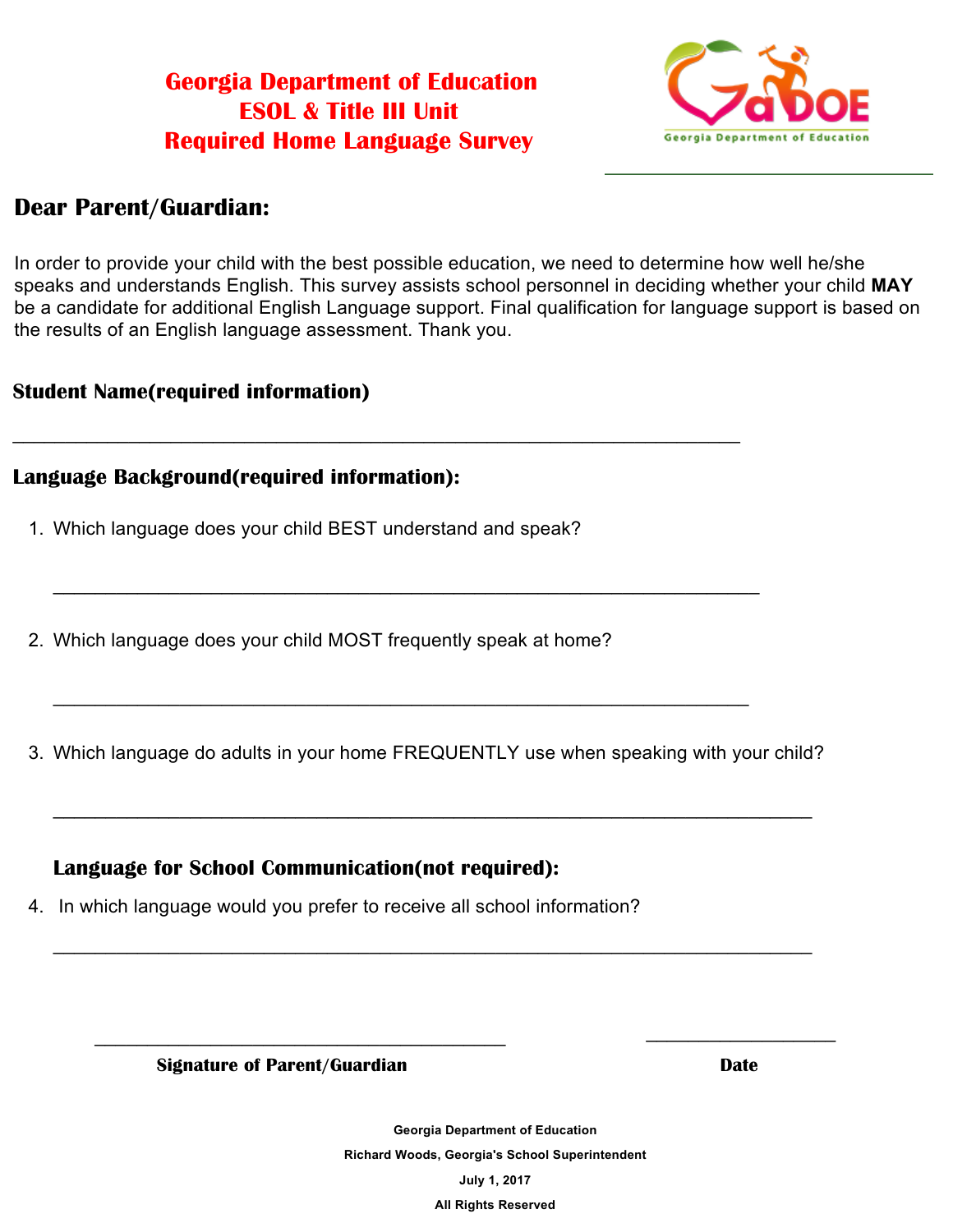# **Departamento de Educación de Georgia UNIDAD ESOL Encuesta obligatoria en el idioma nativo**



## **Estimado padre o tutor:**

Para proporcionarle a su hijo/a la mejor educación posible, necesitamos determinar qué tan bien habla y entiende el inglés. Esta encuesta ayuda al personal de la escuela a decidir si su hijo **PUEDE** ser candidato para recibir apoyo adicional en el idioma inglés. La calificación final para el apoyo lingüístico se basa en los resultados de una evaluación del idioma inglés. Gracias.

### **Nombre del estudiante(Información obligatoria):**

### **Antecedentes del idioma (información requerida):**

1. ¿Qué idioma entiende y habla MEJOR su hijo?

2. ¿Qué idioma habla su hijo con MÁS frecuencia en casa?

3. ¿Qué idioma usan los adultos en su hogar con FRECUENCIA cuando hablan con su hijo?

\_\_\_\_\_\_\_\_\_\_\_\_\_\_\_\_\_\_\_\_\_\_\_\_\_\_\_\_\_\_\_\_\_\_\_\_\_\_\_\_\_\_\_\_\_\_\_\_\_\_\_\_\_\_\_\_\_\_\_\_\_\_\_\_\_\_\_\_\_\_\_\_

\_\_\_\_\_\_\_\_\_\_\_\_\_\_\_\_\_\_\_\_\_\_\_\_\_\_\_\_\_\_\_\_\_\_\_\_\_\_\_\_\_\_\_\_\_\_\_\_\_\_\_\_\_\_\_\_\_\_\_\_\_\_\_\_\_\_\_\_\_\_\_\_\_

 $\overline{\phantom{a}}$  , and the contract of the contract of the contract of the contract of the contract of the contract of the contract of the contract of the contract of the contract of the contract of the contract of the contrac

 $\overline{\phantom{a}}$  , and the contract of the contract of the contract of the contract of the contract of the contract of the contract of the contract of the contract of the contract of the contract of the contract of the contrac

\_\_\_\_\_\_\_\_\_\_\_\_\_\_\_\_\_\_\_\_\_\_\_\_\_\_\_\_\_\_\_\_\_\_\_\_\_\_\_\_\_\_\_\_\_\_\_\_\_\_\_\_\_\_\_\_\_\_\_\_\_\_\_\_\_\_\_

\_\_\_\_\_\_\_\_\_\_\_\_\_\_\_\_\_\_\_\_\_\_\_\_\_\_\_\_\_\_\_\_\_\_\_\_\_\_\_\_\_\_\_\_\_\_\_\_\_\_\_\_\_\_\_\_\_\_\_\_\_\_\_\_\_\_

Idioma para la comunicación escolar (no requerido):

4. ¿En qué idioma preferiría recibir toda la información de la escuela?

**Firma del padre/tutor established al estable del padre/tutor estable al estable del padre/tutor estable del padre/tutor estable del padre/tutor estable del padre/tutor estable del padre/tutor estable del padre/tutor estab** 

**Georgia Department of Education Richard Woods, Georgia's School Superintendent July 1, 2017 All Rights Reserved**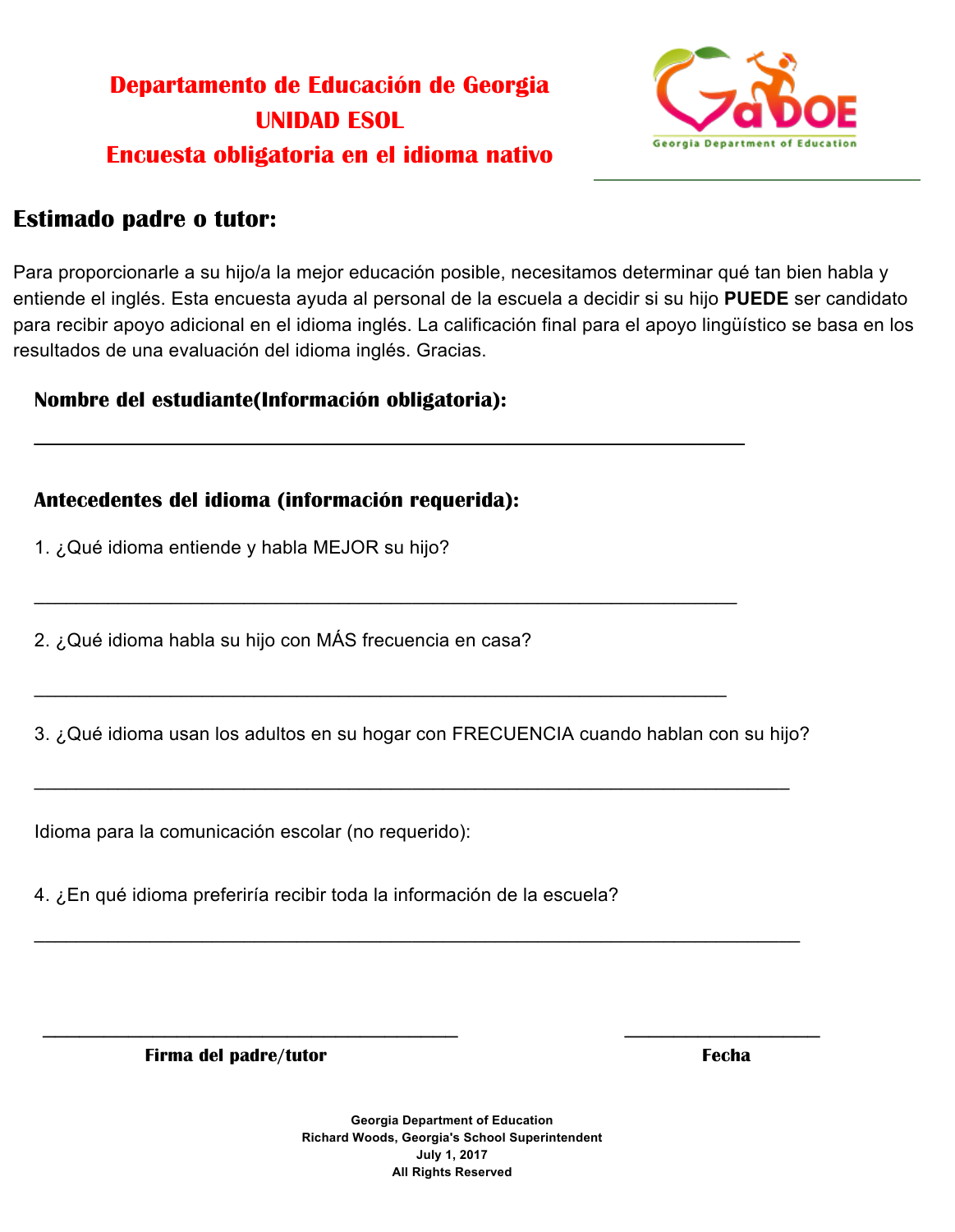

**STUDENT RESIDENCY QUESTIONNAIRE**

This questionnaire is intended address the McKinney-Vento Act 42 U.S.C 11435. The answers to this, help us determine the services the student(s) may be eligible to receive.

### **(ONE FORM PER FAMILY)**

| <b>NAME OF STUDENT</b>                                                                                                                                | <b>MALE/FEMALE</b> | <b>DATE OF BIRTH</b>                          | <b>SCHOOL</b> | <b>GRADE</b> | <b>STUDENT#</b> |
|-------------------------------------------------------------------------------------------------------------------------------------------------------|--------------------|-----------------------------------------------|---------------|--------------|-----------------|
|                                                                                                                                                       |                    |                                               |               |              |                 |
|                                                                                                                                                       |                    |                                               |               |              |                 |
|                                                                                                                                                       |                    |                                               |               |              |                 |
|                                                                                                                                                       |                    |                                               |               |              |                 |
|                                                                                                                                                       |                    | PLEASE ANSWER ALL OF THE FOLLOWING QUESTIONS: |               |              |                 |
| 1. Is your current address a temporary living arrangement? YES NO                                                                                     |                    |                                               |               |              |                 |
| 2. Is your living situation due to loss of housing or economic hardship? ____YES                                                                      |                    |                                               |               |              | <b>NO</b>       |
| 3. Have you been evicted in the past 12 months? YES NO                                                                                                |                    |                                               |               |              |                 |
| 4. Is the student currently under state care or state custody? _____YES _______NO                                                                     |                    |                                               |               |              |                 |
|                                                                                                                                                       |                    |                                               |               |              |                 |
| Where is the student(s) presently living?<br>In a motel<br>__ In a shelter                                                                            |                    |                                               |               |              |                 |
| __With more than ONE family in a house or apartment                                                                                                   |                    |                                               |               |              |                 |
| Moving from place to place                                                                                                                            |                    |                                               |               |              |                 |
| __ In a place not designed for ordinary sleeping accommodations such as car, park, or campsite                                                        |                    |                                               |               |              |                 |
| __ In a foster home                                                                                                                                   |                    |                                               |               |              |                 |
|                                                                                                                                                       |                    |                                               |               |              |                 |
| City__________________State ________________Zip Code________________Phone#_______________________________                                             |                    |                                               |               |              |                 |
| Presenting a false record or falsifying records is an offense under OCGA 16-10-20                                                                     |                    |                                               |               |              |                 |
|                                                                                                                                                       |                    |                                               |               |              |                 |
| TO BE FILLED OUT BY THE MCKINNEY-VENTO LIAISON                                                                                                        |                    |                                               |               |              |                 |
| Please send a fax (706-226-5457) and send original through inter-office mail to Jackie Taylor, School Social Worker at City Park. I certify the above |                    |                                               |               |              |                 |
| named student(s) qualifies for the Child Nutrition Program under the provisions of the Mckinney-Vento Act.                                            |                    |                                               |               |              |                 |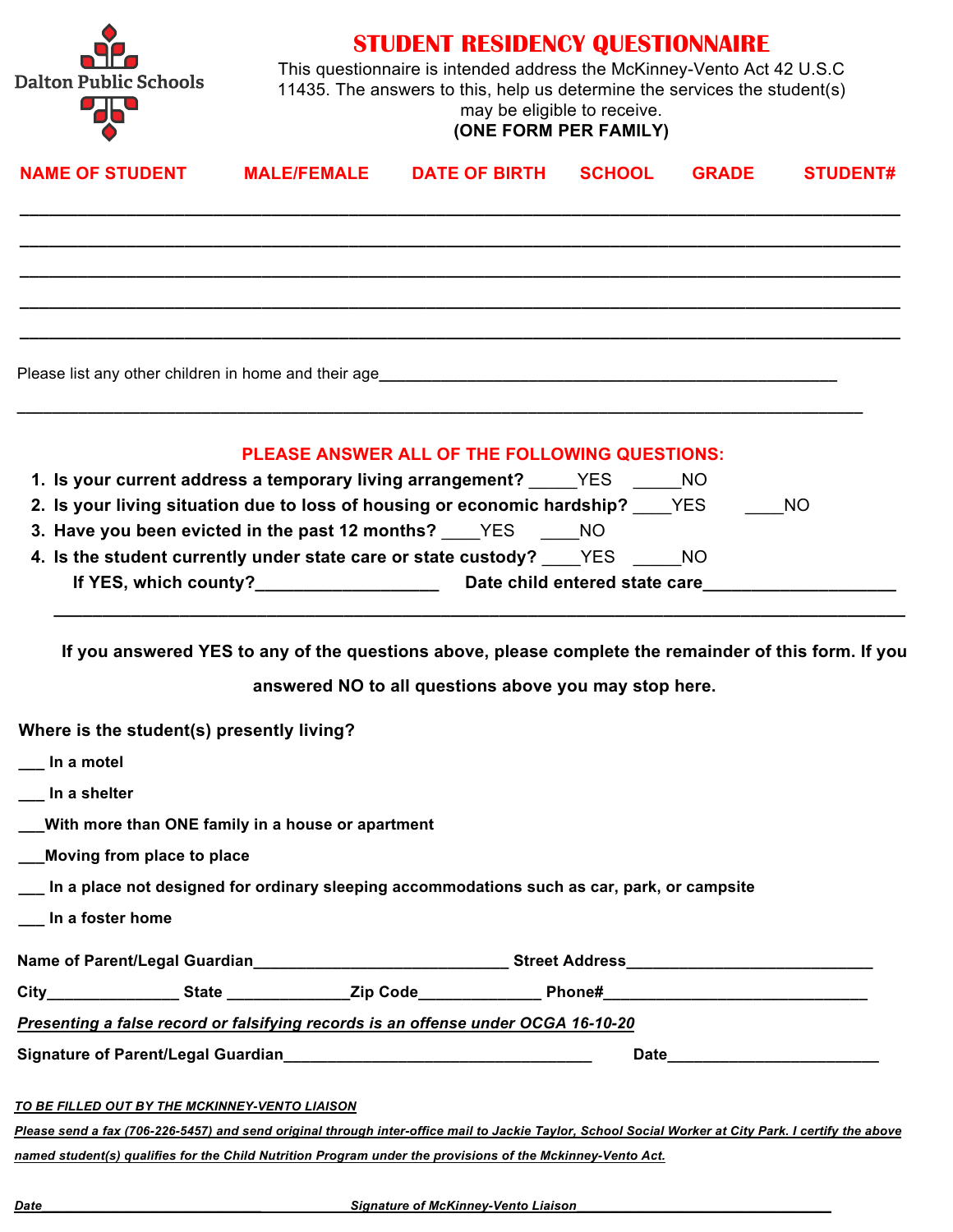

## **CUESTIONARIO DE VIVIENDA DEL ESTUDIANTE**

Este cuestionario intenta cumplir con la Ley Mckinney-Vento 42 U.S.C. 11435. Las respuestas de este formulario ayudarán a determinar para qué servicios es elegible el estudiante. **(LLENE UN FORMULARIO POR FAMILIA)**

| NOMBRE DE ESTUDIANTE HOMBRE/MUJER FECHA DE NACIMIENTO                                                          | <b>GRADO # DE ESTUDIANTE</b>                                                                                                                                                                                                      |
|----------------------------------------------------------------------------------------------------------------|-----------------------------------------------------------------------------------------------------------------------------------------------------------------------------------------------------------------------------------|
|                                                                                                                |                                                                                                                                                                                                                                   |
|                                                                                                                | Por favor escriba los nombres y edades de los otros niños que viven en casa<br>antica de manda de manda de manda de manda de los otros niños que viven en casa<br>1.000 manda de manda de manda de los de los de los de los de la |
| 1. ¿La dirección actual donde vive es temporal?(por corto tiempro) SI NO                                       | <b>POR FAVOR CONTESTE TODAS LAS SIGUINETES PREGUNTAS:</b><br>2. ¿Su situación de vivienda se debe a que perdió su vivienda o situación económica dificil? __SI ____NO                                                             |
| 3. ¿Ha sido desalojado en los últimos 12 meses? SI NO                                                          |                                                                                                                                                                                                                                   |
| 4. ¿Está el estudiante actualmente bajo cuidado o custodia del estado? SI ____ NO                              |                                                                                                                                                                                                                                   |
|                                                                                                                | Si contesto que SI, de que condado en el establechio de ingreso en el cuidado de estado                                                                                                                                           |
|                                                                                                                | Si contesto SI a una o más de las preguntas de arriba, llene el resto de este formulario. Si contesto NO a<br>todas las preguntas, puede para aqui.                                                                               |
| En un motel                                                                                                    |                                                                                                                                                                                                                                   |
| En un refugio                                                                                                  |                                                                                                                                                                                                                                   |
| Con más de una familia en una casa o apartamento<br>___ Mudándose de lugar en lugar                            |                                                                                                                                                                                                                                   |
| En un lugar no diseñado para dormir, como un carro, un parque, o un campamento                                 |                                                                                                                                                                                                                                   |
| Bajo cuidado o custodia del estado                                                                             |                                                                                                                                                                                                                                   |
| Nombre del Padre(s)/Tutor Legal                                                                                | Dirreción                                                                                                                                                                                                                         |
|                                                                                                                | Cuidad__________________________Estado____________Código Postal____________# de Teléfono _____________________                                                                                                                    |
| Presentar información falsa es una ofensa, según OCGA 16-10-20.                                                |                                                                                                                                                                                                                                   |
| Firma del padre/tutor                                                                                          | Fecha_____________________                                                                                                                                                                                                        |
|                                                                                                                | Fecha__________________________                                                                                                                                                                                                   |
| TO BE FILLED OUT BY THE MCKINNEY-VENTO LIAISON                                                                 | Please send a fax (706-226-5457) and send original through inter-office mail to City Park for Jackie Taylor, School Social Worker. I certify                                                                                      |
| the above student(s) qualifies for the Child Nutrition Program under the provisions of the Mckinney-Vento Act. |                                                                                                                                                                                                                                   |
| <b>Signature of McKinney-Vento Liaison</b><br><b>Date</b>                                                      |                                                                                                                                                                                                                                   |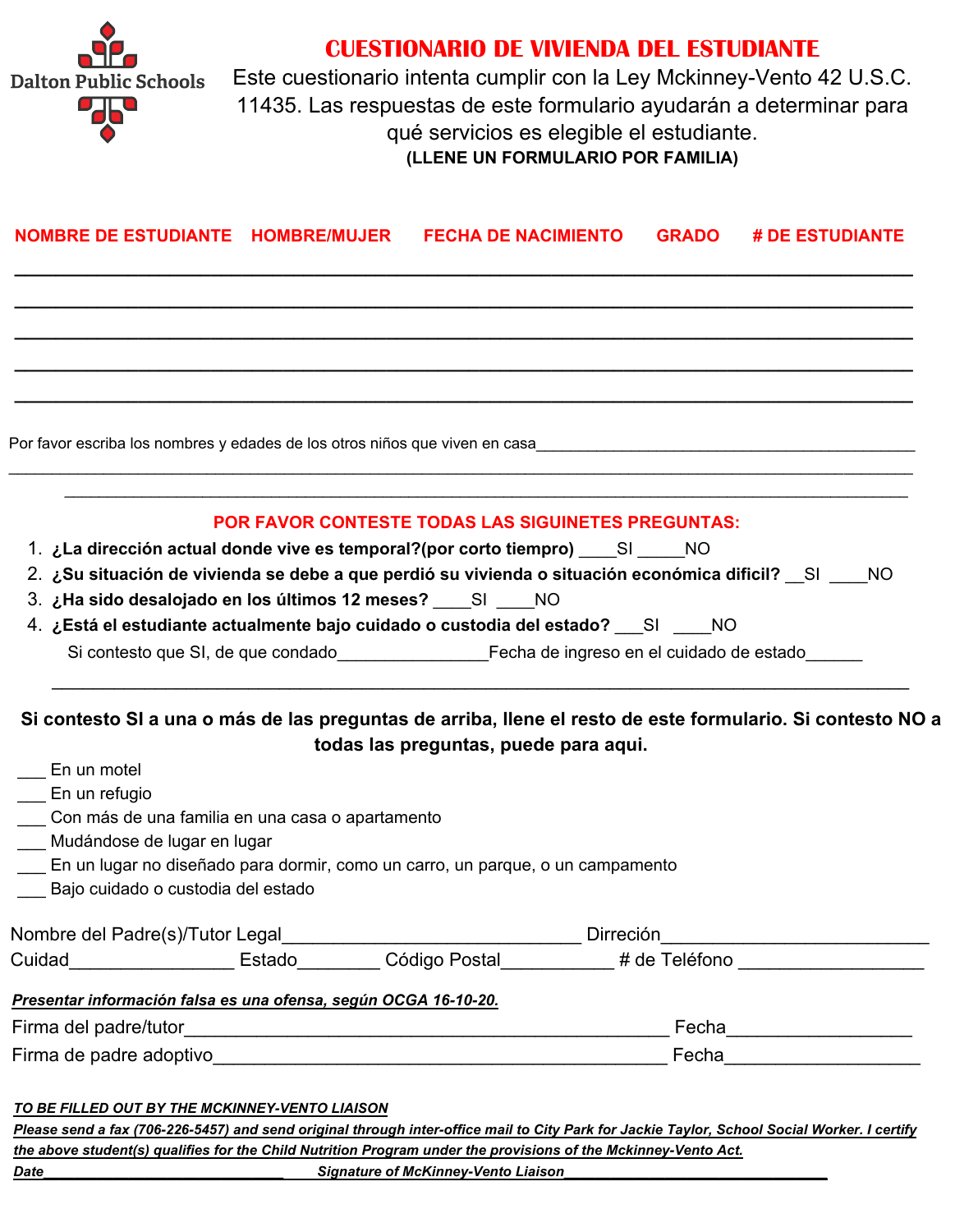

**Educating Georgia's Future**

**School District: DALTON PUBLIC SCHOOLS DATE\_\_\_\_\_\_\_\_\_\_\_\_\_\_\_\_\_\_\_\_\_\_\_\_\_\_**

**1854 Twin Towers East 205 Jesse Hill Jr Dr Atlanta, GA 30334 Www.gadoe.org**

## **PARENT OCCUPATIONAL SURVEY**

**Please complete this form to determine if your child(ren) qualify to receive supplemental services under Title I, Part C**

| <b>NAME OF STUDENT(S)</b>                                                                                                                                                                                                                                                                                                                                                                                                                                       |                                                                                                                                                                                                            |  | <b>NAME OF SCHOOL</b>                                          | <b>GRADE</b>                                                                                                                                              |
|-----------------------------------------------------------------------------------------------------------------------------------------------------------------------------------------------------------------------------------------------------------------------------------------------------------------------------------------------------------------------------------------------------------------------------------------------------------------|------------------------------------------------------------------------------------------------------------------------------------------------------------------------------------------------------------|--|----------------------------------------------------------------|-----------------------------------------------------------------------------------------------------------------------------------------------------------|
|                                                                                                                                                                                                                                                                                                                                                                                                                                                                 |                                                                                                                                                                                                            |  |                                                                |                                                                                                                                                           |
|                                                                                                                                                                                                                                                                                                                                                                                                                                                                 | <b>NO</b>                                                                                                                                                                                                  |  |                                                                | 1. Has anyone in your household moved in order to work in another city, county, or state, in the last three(3) years? ____YES                             |
|                                                                                                                                                                                                                                                                                                                                                                                                                                                                 | during the last three (3) years? Fig. The MO<br>If you answer YES, check all that applies:<br>Planting/picking vegetables(tomatoes, squash, onions, etc) or fruits(grapes, strawberries, blueberries, etc) |  |                                                                | 2. Has anyone in your household been involved in one of the following occupations, either full or part-time or temporarily                                |
| Planting, growing, cutting, processing trees (pulpwood), or raking pine straw<br>3. Processing/Packing agricultural products<br>4. Packing/Processing meats(beef, poultry, or seafood)<br>5. Commercial fishing or fish farms<br>6. Other (please specify) example and the contract of the contract of the contract of the contract of the contract of the contract of the contract of the contract of the contract of the contract of the contract of the cont |                                                                                                                                                                                                            |  |                                                                |                                                                                                                                                           |
|                                                                                                                                                                                                                                                                                                                                                                                                                                                                 |                                                                                                                                                                                                            |  |                                                                |                                                                                                                                                           |
|                                                                                                                                                                                                                                                                                                                                                                                                                                                                 |                                                                                                                                                                                                            |  |                                                                |                                                                                                                                                           |
|                                                                                                                                                                                                                                                                                                                                                                                                                                                                 |                                                                                                                                                                                                            |  | Please maintain original copy in your files.                   |                                                                                                                                                           |
|                                                                                                                                                                                                                                                                                                                                                                                                                                                                 |                                                                                                                                                                                                            |  |                                                                | MEP funded school/district: Please give this form to the migrant liaison or migrant contract for your school/district.                                    |
|                                                                                                                                                                                                                                                                                                                                                                                                                                                                 |                                                                                                                                                                                                            |  |                                                                | NON-MEP funded(consortium) school/distrcits: When at least one"YES" and one or more of the boxes from 1 to 7 is/are checked, districts should fax         |
|                                                                                                                                                                                                                                                                                                                                                                                                                                                                 |                                                                                                                                                                                                            |  |                                                                | occupational surveys to the Regional Migrant Education Program Office serving your distrct. For additional questions regarding this form, please call the |
|                                                                                                                                                                                                                                                                                                                                                                                                                                                                 |                                                                                                                                                                                                            |  | MEP office serving your district.                              |                                                                                                                                                           |
|                                                                                                                                                                                                                                                                                                                                                                                                                                                                 |                                                                                                                                                                                                            |  |                                                                | GA DOE Region 1 MEP, 201 West Lee Street Brooklet, GA 30415. GA DOE Region 2 MEP, 221 N Robinson Street, Lenox, GA 31637 Toll Free(800)621-5217           |
|                                                                                                                                                                                                                                                                                                                                                                                                                                                                 |                                                                                                                                                                                                            |  | Fax (912) 842-5440  Toll Free (866) 505-3182 Fax (229)546-3251 |                                                                                                                                                           |

**Family contacted/attempt date\_\_\_\_\_\_\_\_\_\_\_\_\_\_\_\_ Sent to Regional office on\_\_\_\_\_\_\_\_\_\_\_\_\_**